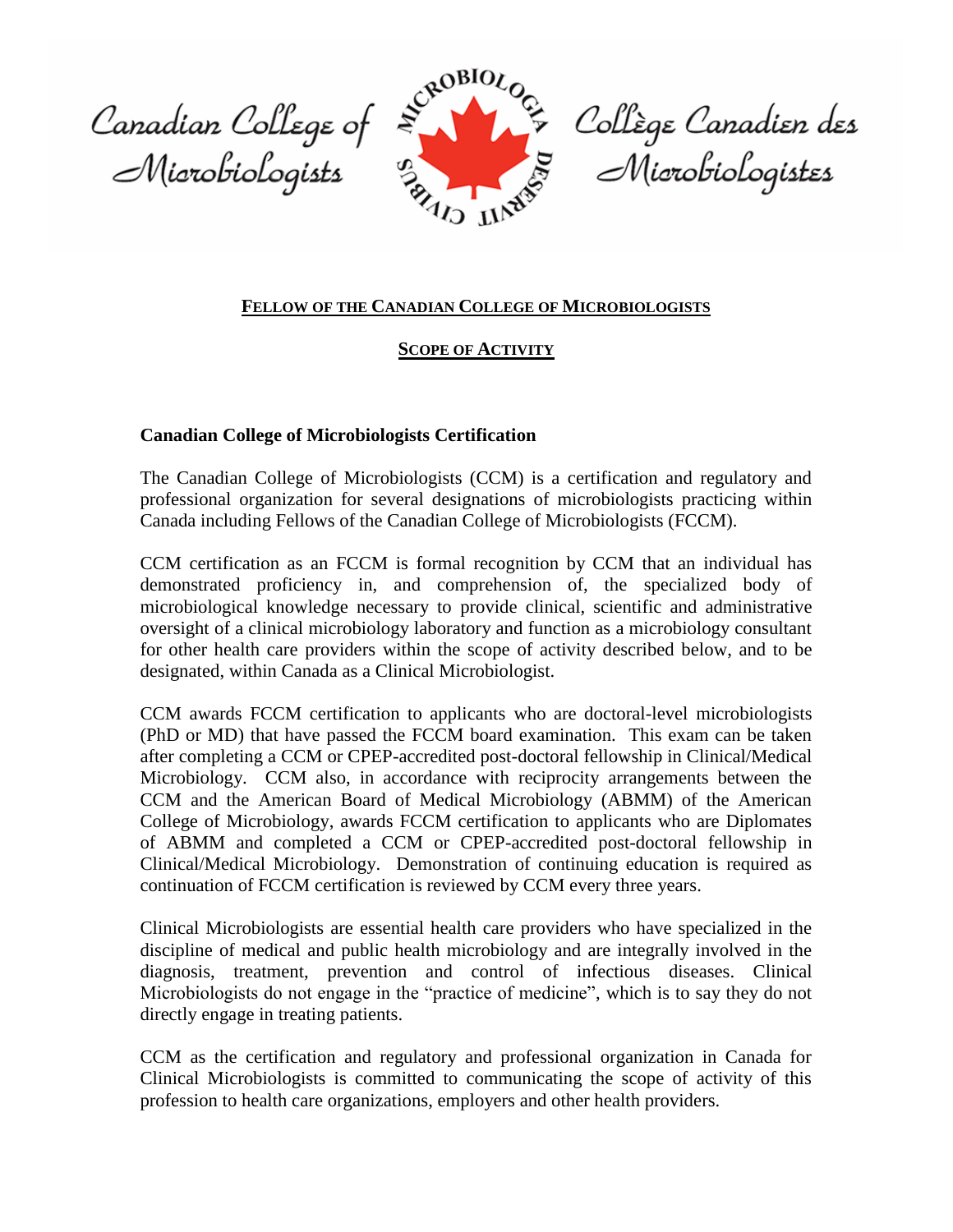# **Scope of Activity of Clinical Microbiologists**

The scope of activity of Clinical Microbiologists includes:

- 1. Creating and directing an accredited clinical/diagnostic laboratory service, both operationally and financially, that will support and improve the clinical diagnosis and epidemiological investigation of infectious diseases.
- 2. Generating, disseminating and interpreting data from microbiological investigations as they apply to the diagnosis, management, and treatment of patients with infectious diseases and public health scenarios involving infectious diseases.
- 3. Developing and supporting accredited microbiology training programs for clinical/medical professional and technical personnel.
- 4. Establishing and supporting microbiological research programs that advance the field of infectious diseases for improved patient care and public health.
- 5. Acting as a microbiology consultant to support clinical and public health programs/initiatives at the local, national and international level.

# **Components of Scope/Core Competency of Clinical Microbiologists**

Clinical Microbiologists have a broad scope of responsibilities and are expected to demonstrate competency in many areas of laboratory medicine. These areas include clinical service, academic/scientific research, educational service as well as service to their profession. Detailed activities are described below for each component of a Clinical Microbiologist's responsibilities; however the lists are non-exhaustive as different employment settings may require that additional services be provided.

# Clinical Component

Clinical Microbiologists are expected to conduct their activities in a manner that facilitates the optimal provision of laboratory testing and communication of laboratory results to healthcare professionals. Activities within the clinical scope include, but are not limited to:

- Consultation with other healthcare providers regarding specimen collection, the selection and interpretation of clinical microbiology tests/results, including antimicrobial susceptibility, infection control, and public health
- Consultation with local, provincial, and national, and international public health officials
- Provision of direction for the production, development and review of laboratory testing algorithms, test menus, and appropriate use of laboratory tests, in accordance with best practices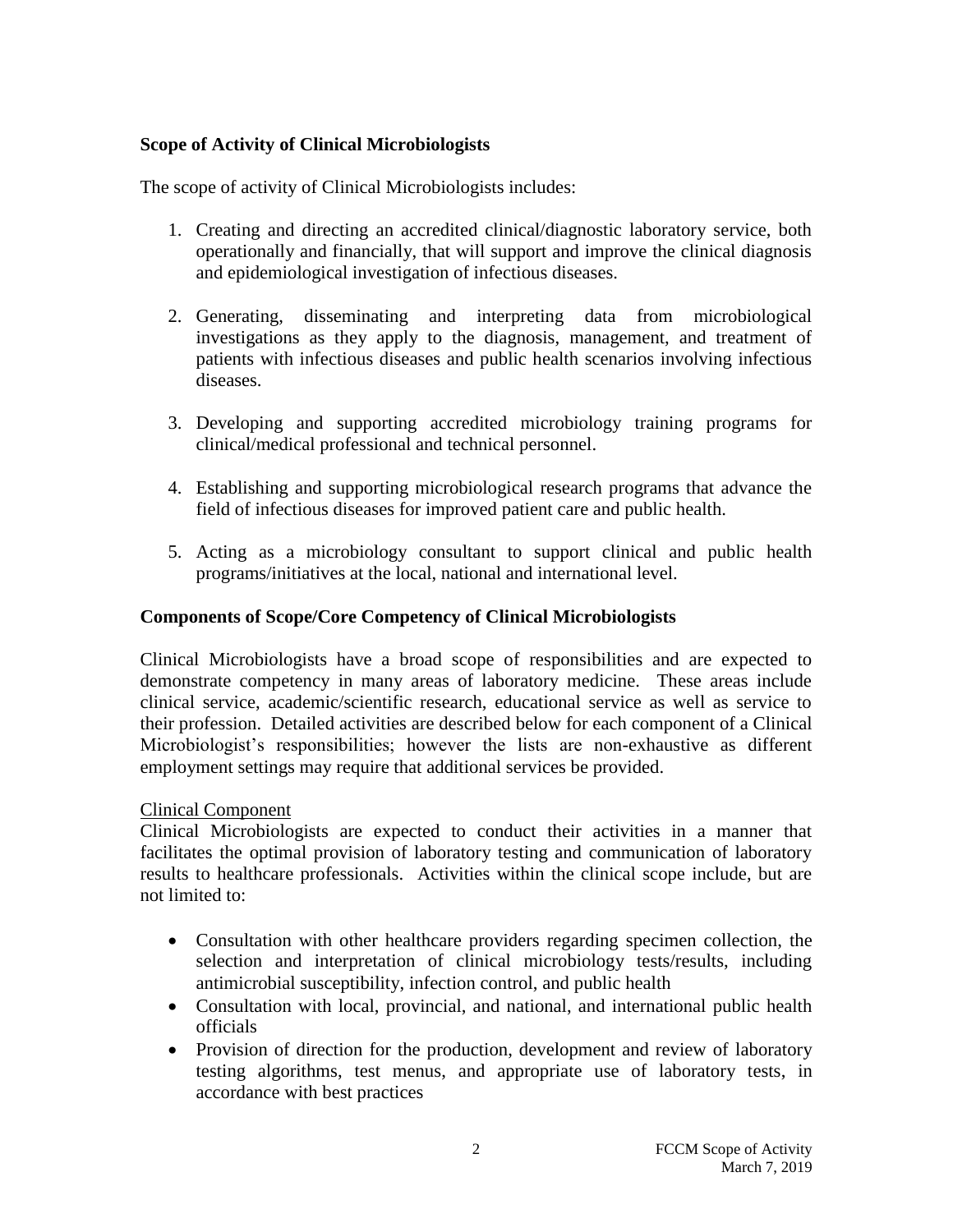- Direction and assistance for medical technologists with the interpretation of the clinical significance of laboratory findings
- Development and support of an effective quality assurance and quality management program for all laboratory services
- Provision of technical troubleshooting and problem solving

# Administrative Component

As administrators, Clinical Microbiologists are expected to manage/oversee all microbiology laboratory functions, to provide guidance for daily laboratory activities, staffing and resource utilization, and to provide ongoing review of the quality management system. Administrative activities include, but are not limited to:

- Creation and direction of a clinical microbiology laboratory service, including hospital, reference, private, and Provincial public health laboratories
- Ensure the production of reliable and accurate laboratory results and reports
- Leading of hospital and institutional committees, laboratory information systems management, practice guideline development, and personnel safety and management
- Liaising with laboratory administration and personnel
- Conducting cost-efficacy analyses on new diagnostic systems and algorithms
- Overseeing accreditation, competency, proficiency testing, and overall quality performance of the laboratory service.
- Lead strategic planning initiatives for the Microbiology laboratory

# Academic and Scientific Research Component

As academic and scientific leaders, Clinical Microbiologists are expected to be actively involved in research. Activities within the academic and scientific scope include, but are not limited to:

- Development/evaluation/implementation of new test methods, techniques, and instrumentation
- Collaboration with clinical/basic research colleagues
- Securing sustainable grant support and project management
- Participation on editorial boards, advisory boards, and commercial industry partnerships

# Educational Component

Clinical Microbiologists are expected to foster interest in and to facilitate knowledge transfer of microbiology by engaging in educational endeavours. Educational activities include, but are not limited to:

- Provision of formal and informal teaching of clinical/medical professionals, technical staff, medical residents, medical fellows, undergraduate medical students, and graduate students
- Supervision of graduate student research projects